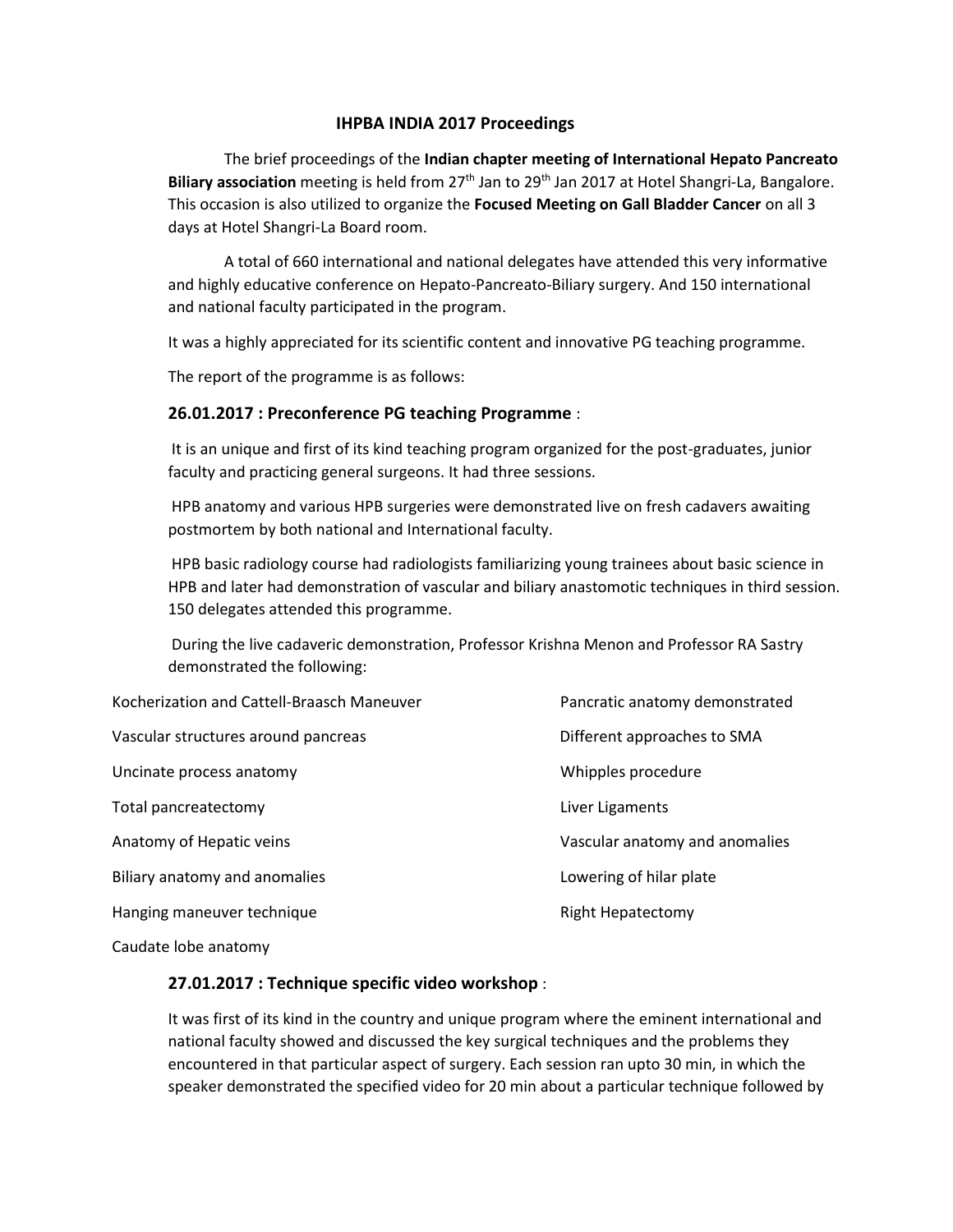discussion on that particular technique for 10 min. All the sessions were applauded and appreciated by the delegates.

# **28.01.2017 and 29.01.2017 :**

Scientific sessions in these two days were split into symposiums, debates, updates, lectures and orations.

| 28.01.2017 | Executive committee meeting of the board members of IHPBA INDIA |
|------------|-----------------------------------------------------------------|
|------------|-----------------------------------------------------------------|

28.01.2017 General Body Meeting of IHPBA INDIA Members.

# **Scientific Session particulars**:

**Symposiums**: These were significant educational sessions aimed at critically reviewing diverse topics on HPB malignancies. Moderators coordinated between the 4 speakers, which probed the depth of the topic.

**Debates**: These were the controversial topics where speakers debated in an attractive format and there were no good answers yet are featured.

**Updates**: These were sessions where speakers provided the latest updates on the particular topics, which were once grey areas in HPB surgery and lot of newer research has changed the management.

**Lectures:** These were state of the art presentations in the field of HPB malignancies by the renowned international and national faculty.

Professor William R. Jarnagin from MSKCC, USA delivered the prestigious Manohar Joshi oration "Quantitative Imaging as a Biomarker: A Tale of Exosomes, Texture Analysis and the Pre-Metastatic Niche" on 28.01.2017

Professor Chiranjiva Khandelwal, President IHPBA INDIA (2016) from Indira Gandhi Institute of Medical Sciences, Patna delivered the prestigious Presidential Oration, "Gall Bladder caner – My Passion" on 29.01.2017

# **Focused meeting on Gall Bladder Cancer**

The group of experts and top researchers from many countries and India discussed key issues pertaining to Gall Bladder cancer. This meeting was organized on all three days in the board room, Hotel Shangri-La, Bangalore. The following faculty attended the conference:

- Dr. William R Jarnagin from Memorial Sloan-Ketterring Cancer Center, USA
- Dr. Rowan Parks, University of Edinburgh, UK
- Dr. Elijah Dixon from University of Calgary, Canada
- Dr. Masakazu Yamamoto from Tokyo Women's Hospital, Japan
- Dr. Bhawna Sirohi from UK
- Dr. Jagannath P from Lilavati hospitals, Mumbai
- Dr. C Khandelwal from Indira Gandhi Institute of Medical Sciences, Patna
- Dr. Shailesh Shrikhande from Tata Memorial Hospital, Mumbai